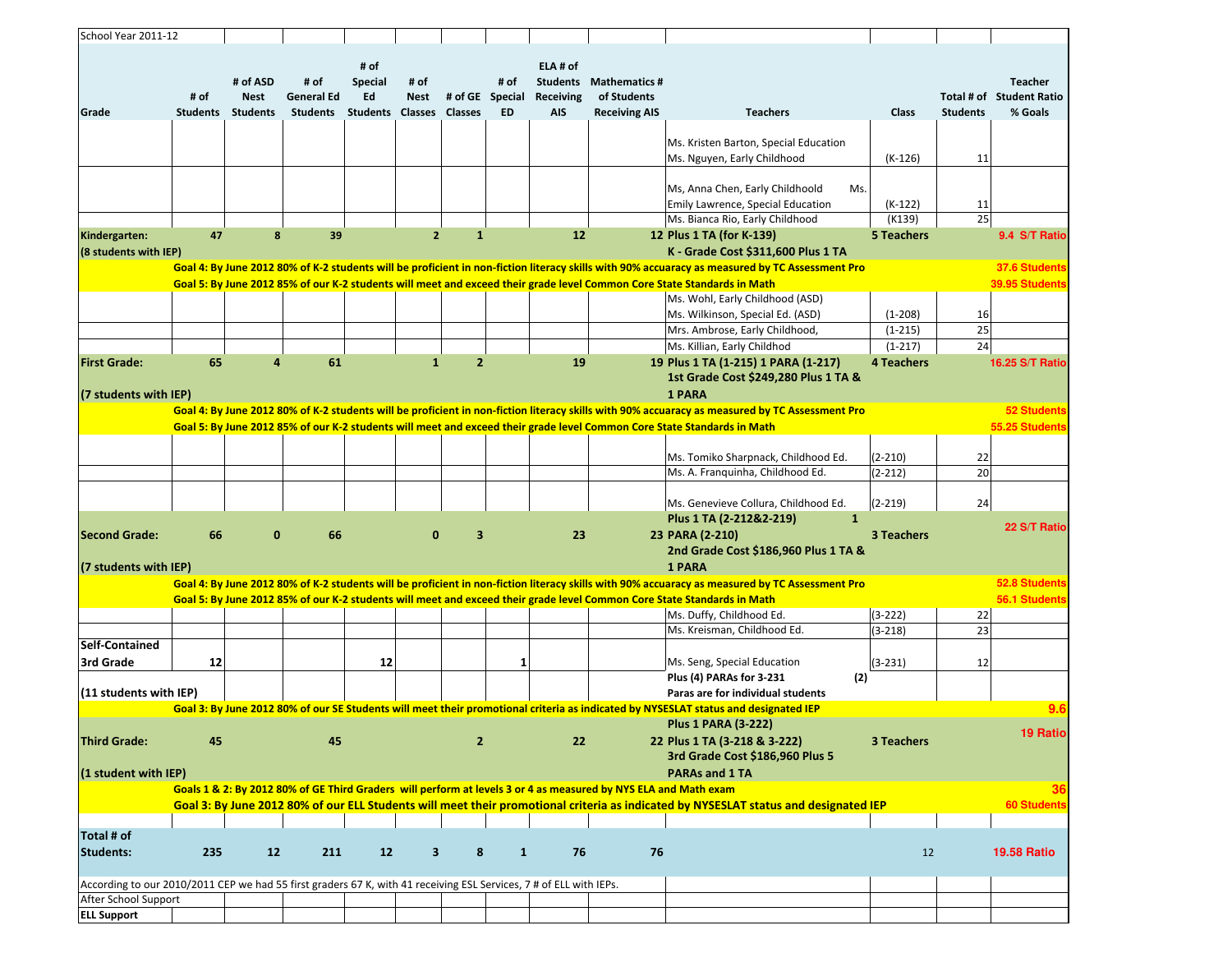|                                                                                                                                               | ELLs ALL GRADES -Title III CCLS Literacy Support - Class for all our ELLS of all proficiency levels                                    |  |  |  |  |  |  |                                                                                                                                                                           |  |
|-----------------------------------------------------------------------------------------------------------------------------------------------|----------------------------------------------------------------------------------------------------------------------------------------|--|--|--|--|--|--|---------------------------------------------------------------------------------------------------------------------------------------------------------------------------|--|
|                                                                                                                                               | Tuesday morning (for ELLs) 7:05 to 8:05 for 18 sessions January 10 to May 22. (3) classes K-1 and 2-3. Instructed by two ESL teachers. |  |  |  |  |  |  |                                                                                                                                                                           |  |
| <b>Third Graders</b>                                                                                                                          |                                                                                                                                        |  |  |  |  |  |  |                                                                                                                                                                           |  |
|                                                                                                                                               | Project Success(ELA/Math State Test Preparation)                                                                                       |  |  |  |  |  |  |                                                                                                                                                                           |  |
|                                                                                                                                               |                                                                                                                                        |  |  |  |  |  |  | Monday, Tuesday and Wed (3) classes will meet from 3:08 to 4:45. 30 session beginning in January. Instructed by two Elementary Education teachers (1) is certified in ESL |  |
|                                                                                                                                               | Third Grade - Orchestra is offered on Thursday from 2-3pm                                                                              |  |  |  |  |  |  |                                                                                                                                                                           |  |
|                                                                                                                                               |                                                                                                                                        |  |  |  |  |  |  | Also MTW for Third Graders who do not attend Extended Day are doing homework with support and monitoring from 2 of our T.A.'s. Then they go to Project Success.           |  |
|                                                                                                                                               |                                                                                                                                        |  |  |  |  |  |  |                                                                                                                                                                           |  |
|                                                                                                                                               |                                                                                                                                        |  |  |  |  |  |  |                                                                                                                                                                           |  |
| School Demographics 2011-12 was provided by Nilda                                                                                             |                                                                                                                                        |  |  |  |  |  |  |                                                                                                                                                                           |  |
| Class information was provided by Karina Korobov, SLT Chairperson 2010-2011<br>Academic Intervention Services (AIS) provided by 2011-2012 CEP |                                                                                                                                        |  |  |  |  |  |  |                                                                                                                                                                           |  |
|                                                                                                                                               |                                                                                                                                        |  |  |  |  |  |  |                                                                                                                                                                           |  |
|                                                                                                                                               |                                                                                                                                        |  |  |  |  |  |  |                                                                                                                                                                           |  |
| Questions:                                                                                                                                    |                                                                                                                                        |  |  |  |  |  |  |                                                                                                                                                                           |  |
|                                                                                                                                               | Explain duties of TA and Paras. How do they differ? Degree required?                                                                   |  |  |  |  |  |  |                                                                                                                                                                           |  |
|                                                                                                                                               | #76 indicates the number of students receiving AIS. Is this the same number for ELL?                                                   |  |  |  |  |  |  |                                                                                                                                                                           |  |
| Are all TAs and PARAs FULL TIME?                                                                                                              |                                                                                                                                        |  |  |  |  |  |  |                                                                                                                                                                           |  |
|                                                                                                                                               | Where would Violin classes be scheduled? Afterschool? Weekends? During School Hours?                                                   |  |  |  |  |  |  |                                                                                                                                                                           |  |
|                                                                                                                                               | What do we have available for Talented and Gifted Students? Or high level 3 and 4 students?                                            |  |  |  |  |  |  |                                                                                                                                                                           |  |
|                                                                                                                                               |                                                                                                                                        |  |  |  |  |  |  |                                                                                                                                                                           |  |
|                                                                                                                                               |                                                                                                                                        |  |  |  |  |  |  | Also provided by Nilda, 8 Administrators/Others (incl. Guidance Counselor), 26 Teachers (incls 1 long term substitute), 4 Teachers' Assistants, 4 "F" status Teachers,    |  |
|                                                                                                                                               | 3 Shared teachers, 7 paraprofessionals (incl. 3 long-term substitutes)                                                                 |  |  |  |  |  |  |                                                                                                                                                                           |  |
|                                                                                                                                               |                                                                                                                                        |  |  |  |  |  |  |                                                                                                                                                                           |  |
|                                                                                                                                               |                                                                                                                                        |  |  |  |  |  |  |                                                                                                                                                                           |  |
|                                                                                                                                               |                                                                                                                                        |  |  |  |  |  |  |                                                                                                                                                                           |  |
|                                                                                                                                               |                                                                                                                                        |  |  |  |  |  |  |                                                                                                                                                                           |  |
|                                                                                                                                               |                                                                                                                                        |  |  |  |  |  |  |                                                                                                                                                                           |  |
|                                                                                                                                               |                                                                                                                                        |  |  |  |  |  |  |                                                                                                                                                                           |  |
|                                                                                                                                               |                                                                                                                                        |  |  |  |  |  |  |                                                                                                                                                                           |  |
|                                                                                                                                               |                                                                                                                                        |  |  |  |  |  |  |                                                                                                                                                                           |  |
|                                                                                                                                               |                                                                                                                                        |  |  |  |  |  |  |                                                                                                                                                                           |  |
|                                                                                                                                               |                                                                                                                                        |  |  |  |  |  |  |                                                                                                                                                                           |  |
|                                                                                                                                               |                                                                                                                                        |  |  |  |  |  |  |                                                                                                                                                                           |  |
|                                                                                                                                               |                                                                                                                                        |  |  |  |  |  |  |                                                                                                                                                                           |  |
|                                                                                                                                               |                                                                                                                                        |  |  |  |  |  |  |                                                                                                                                                                           |  |
|                                                                                                                                               |                                                                                                                                        |  |  |  |  |  |  |                                                                                                                                                                           |  |
|                                                                                                                                               |                                                                                                                                        |  |  |  |  |  |  |                                                                                                                                                                           |  |
|                                                                                                                                               |                                                                                                                                        |  |  |  |  |  |  |                                                                                                                                                                           |  |
|                                                                                                                                               |                                                                                                                                        |  |  |  |  |  |  |                                                                                                                                                                           |  |
|                                                                                                                                               |                                                                                                                                        |  |  |  |  |  |  |                                                                                                                                                                           |  |
|                                                                                                                                               |                                                                                                                                        |  |  |  |  |  |  |                                                                                                                                                                           |  |
|                                                                                                                                               |                                                                                                                                        |  |  |  |  |  |  |                                                                                                                                                                           |  |
|                                                                                                                                               |                                                                                                                                        |  |  |  |  |  |  |                                                                                                                                                                           |  |
|                                                                                                                                               |                                                                                                                                        |  |  |  |  |  |  |                                                                                                                                                                           |  |
|                                                                                                                                               |                                                                                                                                        |  |  |  |  |  |  |                                                                                                                                                                           |  |
|                                                                                                                                               |                                                                                                                                        |  |  |  |  |  |  |                                                                                                                                                                           |  |
|                                                                                                                                               |                                                                                                                                        |  |  |  |  |  |  |                                                                                                                                                                           |  |
|                                                                                                                                               |                                                                                                                                        |  |  |  |  |  |  |                                                                                                                                                                           |  |